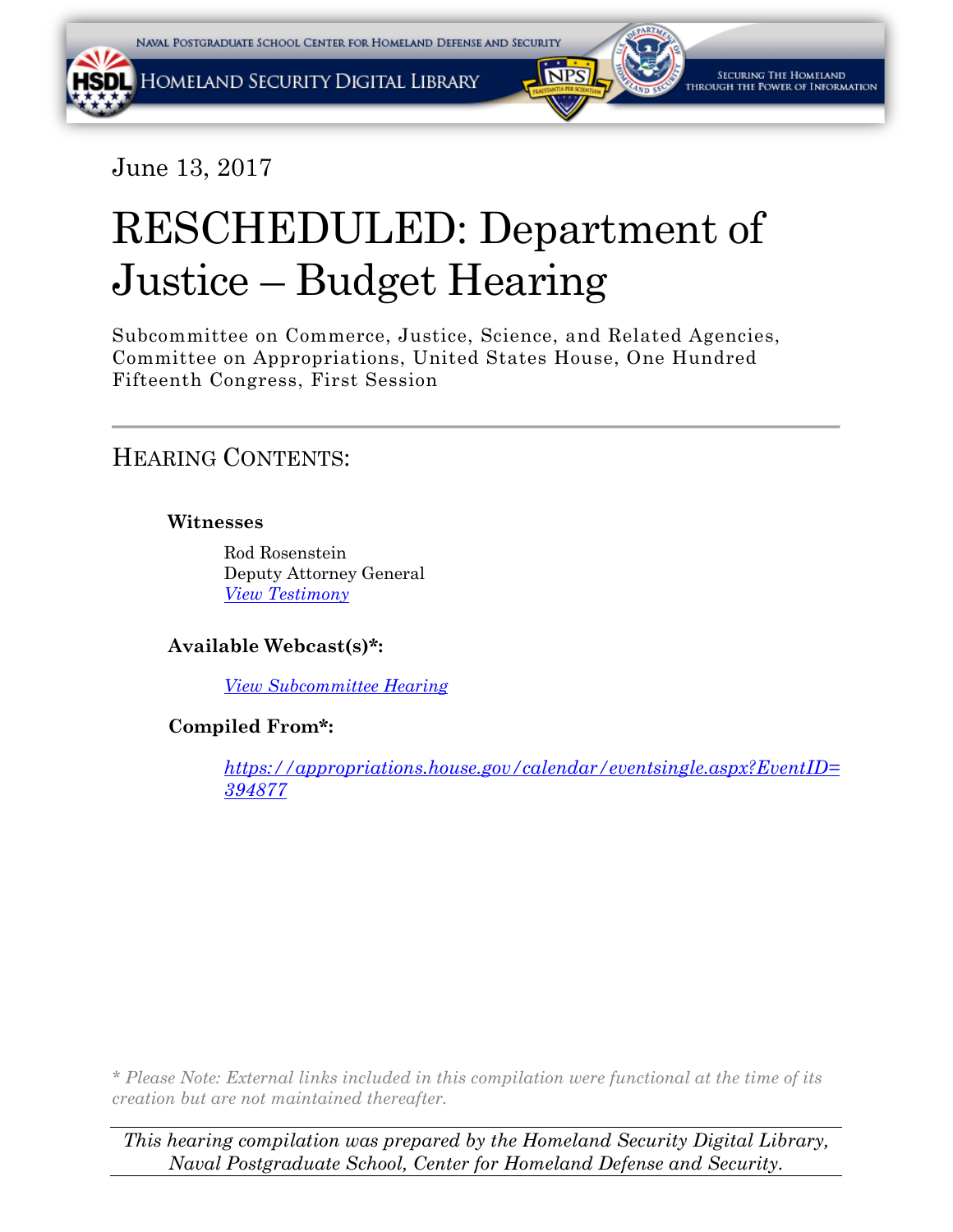

# Department of Justice

**STATEMENT OF**

# **ROD J. ROSENSTEIN DEPUTY ATTORNEY GENERAL**

## **BEFORE THE**

## **APPROPRIATIONS SUBCOMMITTEE ON COMMERCE, JUSTICE, SCIENCE, AND RELATED AGENCIES U.S. HOUSE OF REPRESENTATIVES**

## **FOR A HEARING ON**

## **THE FISCAL YEAR 2018 DEPARTMENT OF JUSTICE BUDGET REQUEST**

## **PRESENTED**

**June 13, 2017**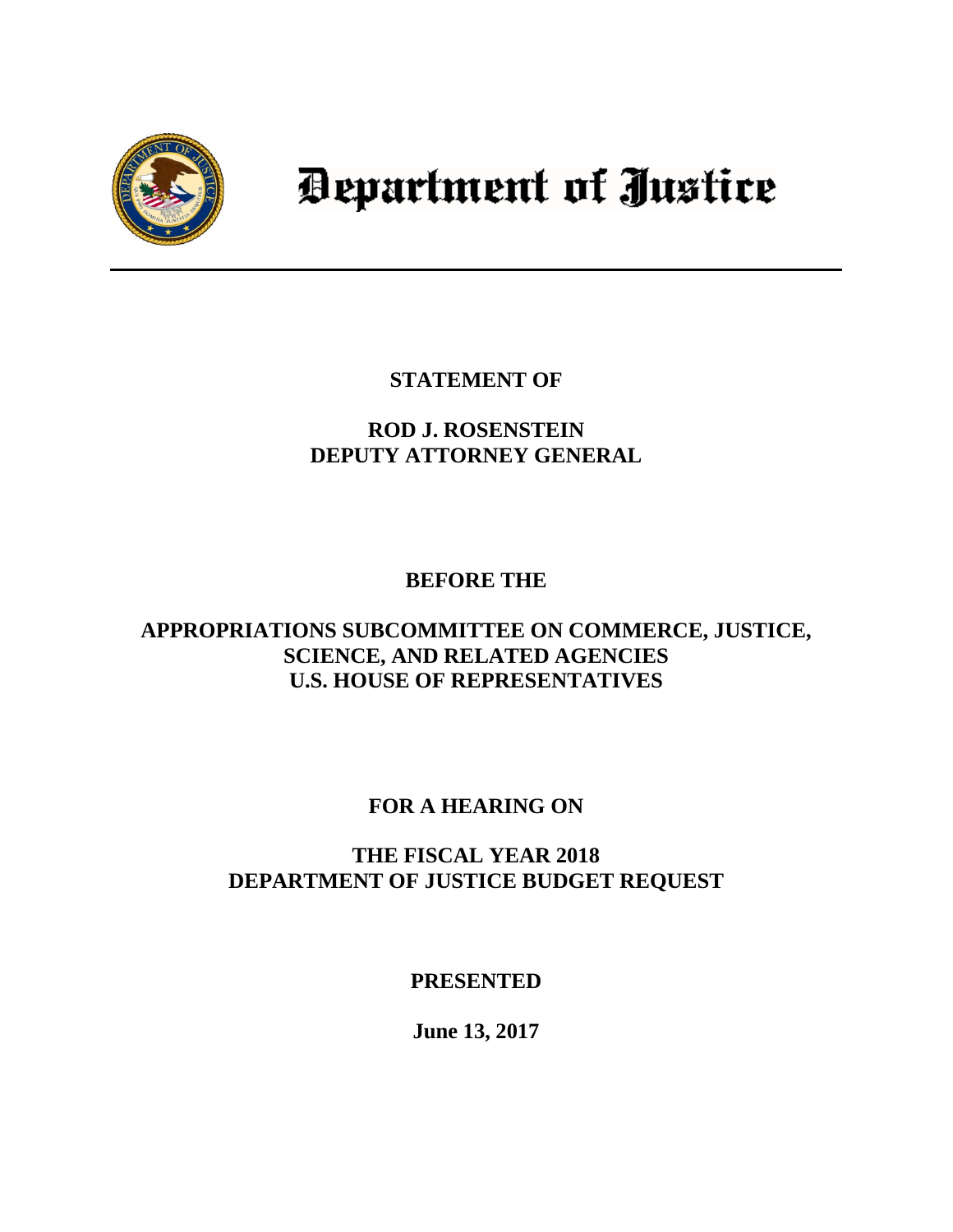## **Statement of Deputy Attorney General Rod J. Rosenstein Before the Subcommittee on Commerce, Justice, Science, and Related Agencies Committee on Appropriations United States House of Representatives June 13, 2017**

Good morning, Chairman Culberson, Ranking Member Serrano, and other Members of the Subcommittee. I am honored to appear before you today to present the President's Fiscal Year (FY) 2018 budget for the Department of Justice. The Department looks forward to building on our successes and continuing progress on the most pressing issues affecting our communities and our citizens.

Let me start by thanking you for your strong support for the Department in the recently completed FY 2017 bill. The President's FY 2018 budget requests \$27.7 billion in discretionary authority for the Department of Justice, including \$25.8 billion for federal programs and \$1.9 billion for state, local, and tribal assistance programs. The Department's FY 2018 budget proposal aims to support federal law enforcement priorities and the criminal justice needs of our state, local and tribal law enforcement partners. The request advances the safety and security of the American people, because without safety there can be no prosperity. In this regard, this budget includes increases in funding to confront terrorism, pursue cybercriminals, reduce violent crime, tackle the nation's opioid epidemic, and combat illegal immigration.

The key Department funding priorities include:

- **Ensuring the security of the country and safety of the American people.** The budget allocates an additional \$98.5 million to enhance our abilities to combat terrorism, espionage, and cybersecurity threats through the investigation, apprehension, and prosecution of foreign and domestic perpetrators.
- **Combatting violent crime and the opioid epidemic.** The budget will support efforts at the Department's law enforcement agencies by providing an increase of \$198.5 million to target the worst of the worst criminal organizations and drug traffickers by addressing the violent crime and opioid epidemics that are ravaging our nation. Of particular note, this budget will provide for 230 new Assistant United States Attorneys to address violent crime across the country.
- **Combatting illegal entry and unlawful presence in the United States.** The budget provides a much-needed increase of nearly \$75 million for the hiring of 75 additional immigration judges and associated support staff at the Executive Office for Immigration Review (EOIR) to bolster its efforts to more efficiently adjudicate removal proceedings. Further, it enhances border security and immigration enforcement by providing 70 additional border enforcement prosecutors and 40 deputy U.S. Marshals for the apprehension, transportation, and prosecution of criminal aliens.
- **Promoting partnerships with state, local, and tribal entities.** The budget provides \$5.1 billion in discretionary and mandatory funding for state, local, and tribal law enforcement assistance to maintain our commitments to our partners without reducing our federal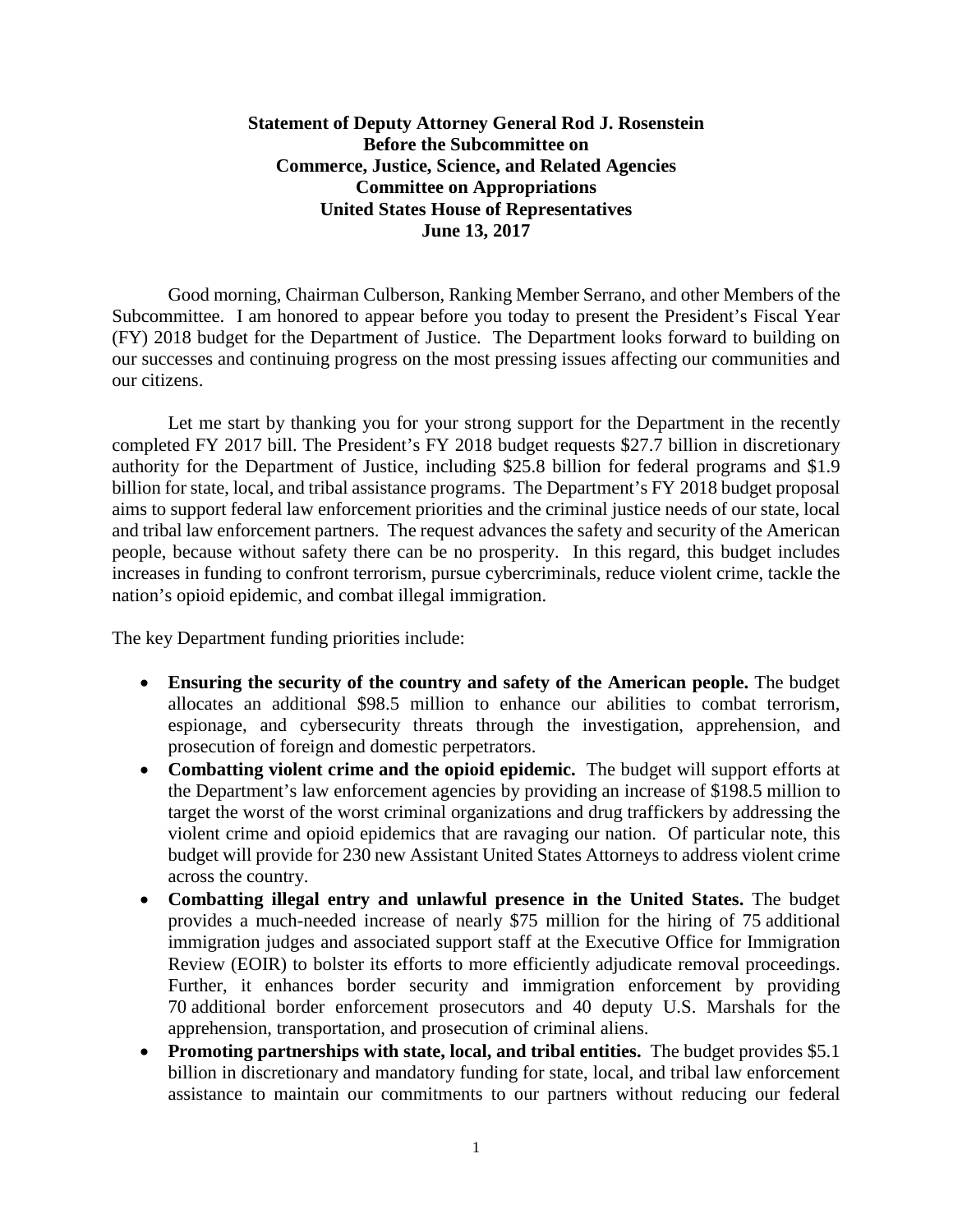operational role. These programs focus on ensuring the implementation of critical training that protects the lives of state and local law enforcement personnel. In addition, the Crime Victims Fund mandatory appropriations provide \$3.0 billion in funding.

• **Reprioritizing and reshaping resources for a smaller, more efficient Department.**  In line with the President's Executive Order on a "Comprehensive Plan for Reorganizing the Executive Branch," this budget request focuses on funding increases in priority initiatives that secure the safety and prosperity of the American people.

#### **Ensuring the Security of the Country and Safety of the American People**

National security remains the Department's highest priority. The Department will always maintain its commitment and responsibility to safeguard American citizens and defend the homeland while maintaining our Constitutional principles. Threats are constantly evolving, requiring additional investments to mitigate those threats in innovative ways. Terrorists seek to sabotage critical infrastructure; organized crime syndicates seek to defraud individuals, governments, banks and corporations; and spies seek to steal defense and intelligence secrets and intellectual property. All endanger our nation's economy and security.

The FY 2018 budget will support the Department's ability to respond to these evolving threats by reprioritizing \$98.5 million that will provide program increases for the areas of (1) combatting domestic and foreign terrorism; (2) intelligence collection and analysis; (3) cybercrime; and (4) investigative and law enforcement technology.

Today's domestic and foreign terrorist threats are complex, and require the Federal Bureau of Investigation (FBI) to make adjustments in methods and capabilities while maintaining and improving procedures that are working well. Accordingly, the budget request will provide \$8.2 million to conduct physical surveillance on high priority targets.

The Department has developed a proactive, intelligence-based strategy to predict, detect, and deter those who wish to harm the American people and the national interest. The FBI will devote \$19.7 million to address the threats posed by foreign and insider operations.

Cybercrimes are becoming more common, more sophisticated, and more dangerous. Our adversaries increasingly use computers and the Internet to advance their illicit activities. The Department has a unique and critical role in cyber security that emphasizes countering and mitigating cyber threats by investigating, prosecuting, and providing legal and policy support for intrusion and cybercrime cases. The Department's FY 2018 budget provides \$41.5 million to enhance the technical capabilities of FBI investigative personnel, increase the number of cyber investigations, and improve cyber collection. Intrusions of private sector and government networks over recent years have highlighted the increasing capabilities of these cyber actors. Safeguarding information networks that hold personal and private data is a top priority. The Department is using every tool at its disposal to work proactively, respond swiftly, and adapt constantly to this threat.

The Department of Justice must continue to take a leading role in enhancing the capabilities of the law enforcement and national security communities. This budget request will provide \$21.6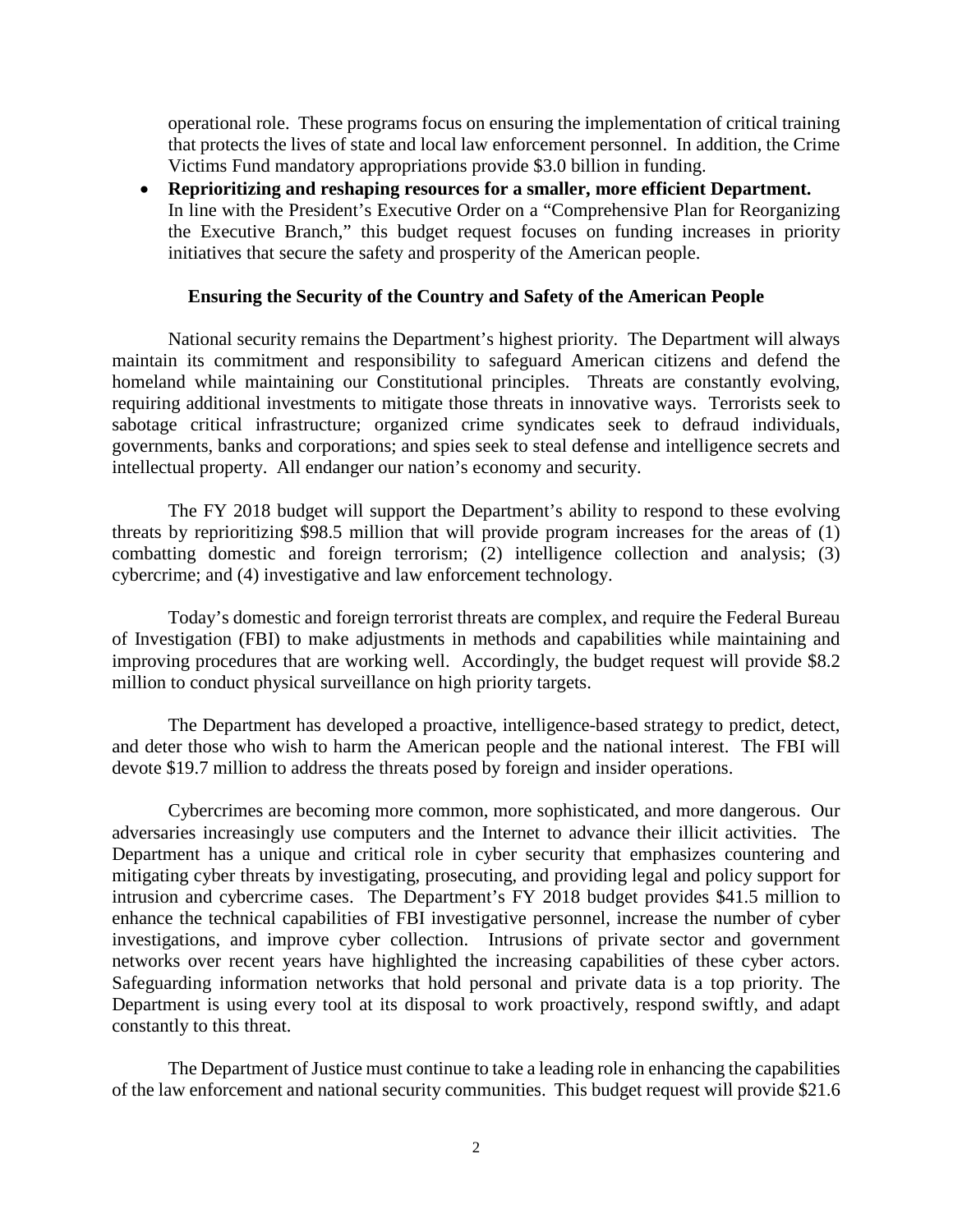million in funding to counter the "Going Dark" threat. The seriousness of this threat cannot be overstated. "Going Dark" refers to law enforcement's increasing inability to lawfully access, collect, and intercept real-time communications and stored data, even with a warrant, due to fundamental shifts in communications services and technologies. This phenomenon is severely impairing our ability to conduct investigations and bring criminals to justice. The FBI will use this funding to develop and acquire tools for electronic device analysis, cryptanalytic capability, and forensic tools. The Department's role has been to collect, house, analyze, and share critical data among our federal, state, local, and tribal partners. The FY 2018 budget supports the operations and maintenance of the Biometrics Technology Center, operated collaboratively between the FBI and Department of Defense, with a \$7.4 million investment.

### **Combatting Violent Crime and the Opioid Epidemic**

Violent crime and drug abuse are increasingly commonplace throughout our country. While today's overall crime rates are near historic lows, recent trends indicate that those levels are at risk. Updated FBI statistics show that from 2014 to 2015, violent crime has increased more than 3%, which is the largest one-year increase in the last 24 years. The murder rate has increased 10%, the largest increase since 1968. Compounding this issue is the opioid and illegal drug epidemic. Heroin overdose deaths have more than tripled from 2010 to 2014, while illegal drugs flood across our borders into cities and towns, bringing violence and tragedy with them. Protecting the people of this country from violent crime is a high calling of the men and women of the Department of Justice. Today, it has become more important than ever.

Consistent with the President's Executive Orders, the FY 2018 budget requests \$198.5 million to (1) reduce violent crime; (2) combat the prescription drug and opioid epidemic; and (3) target Transnational Criminal Organizations. These resources will enable the Department to target and dismantle the worst criminal organizations and drug traffickers that are bringing violence, death, and destruction to our communities. The Department of Justice utilizes a comprehensive set of programs that leverage law enforcement operations, prosecutorial action, and support for state and local governments to combat the violent offenders in our communities.

The Department's approach to combatting violent crime includes a request for \$50 million that will go to support ballistics tracing, expedite National Firearms Act applications, address the high volume of criminal background checks, and replace body armor and radios for deputy U.S. Marshals. The National Integrated Ballistic Information Network (NIBIN) will be supported with \$6.5 million that will provide additional office space, crime gun intelligence, training for state and local partners, and equipment needed for operations. We request \$19 million to support a multiagency Violent and Gun-Related Crime Reduction Task Force. This will enhance investigative capabilities and prosecutorial capacity. The task force will strategically focus on the hardest hit urban areas by using innovative methods to track and apprehend individuals, organizations, and gangs and is composed of the Bureau of Alcohol, Tobacco, Firearms and Explosives (ATF), Drug Enforcement Administration (DEA), FBI, United States Marshal Service (USMS), and the United States Attorneys. Funding will bolster investigative capacity, apprehension efforts, and grants to state and local partners.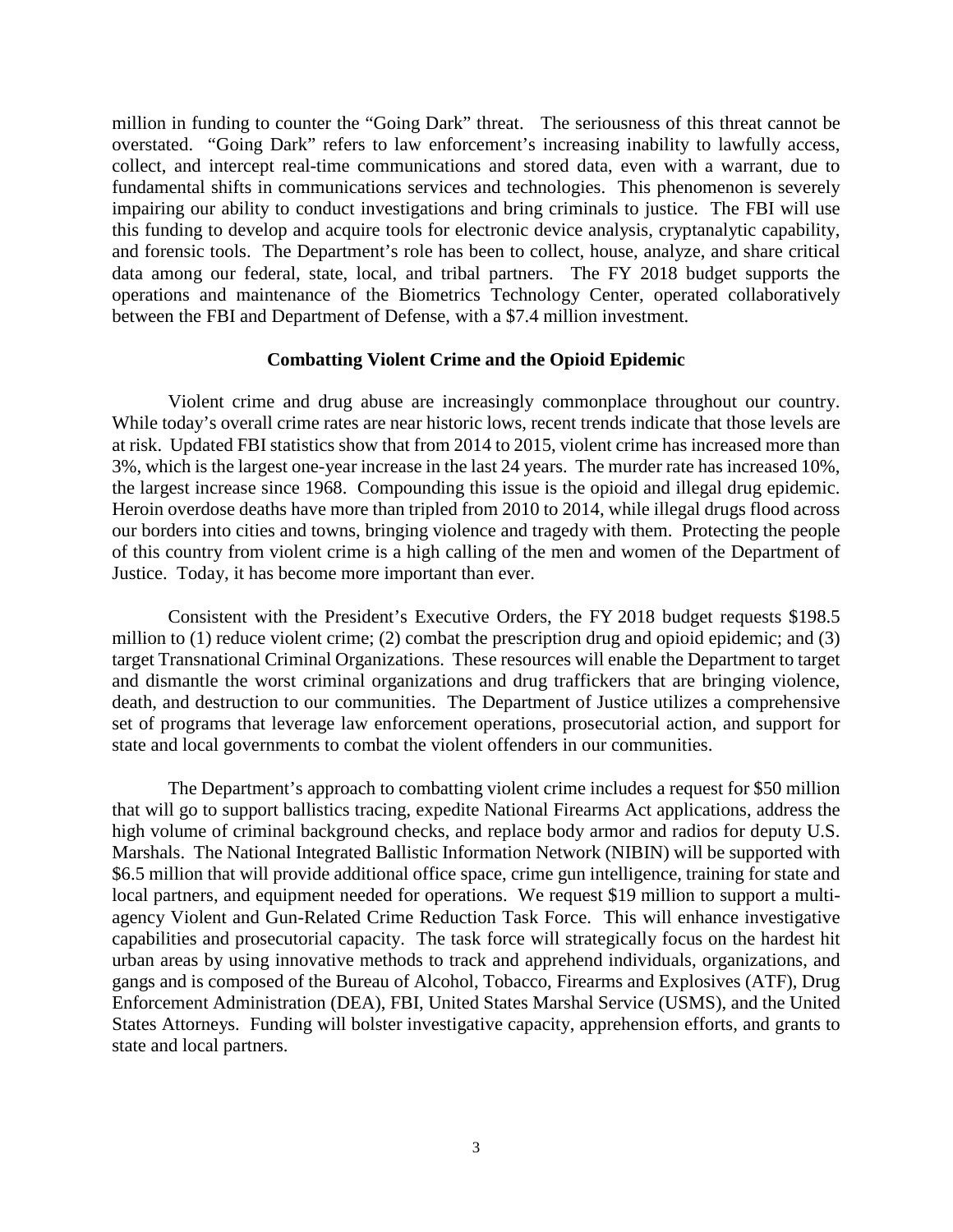The budget request includes an increase of \$40.4 million, for a total of \$625.2 million, in Departmental resources directed to combatting the prescription drug and heroin epidemic. The Department will take a two-pronged approach to tackling this scourge. First, this funding will support the investigation and prosecution of criminals that are bringing the illicit drugs into our communities. Second, we will leverage our relationships with medical providers, educators, and community leaders to increase awareness, education, and treatment. This request also funds the DEA's Diversion Control Program. These resources will increase regulatory and investigative capacity under the Controlled Substances Act.

The Department will target the most notorious violent criminals, gangs, and drug trafficking rings. The FY 2018 request includes \$5.8 million for OCDETF, \$6.8 million for FBI, and \$6.5 million for DEA—all to confront, disrupt, and dismantle transnational organized crime. Also included is \$18.8 million not financed by adding money to the Department budget, but by redirecting current resources and reprioritizing Department missions to support the hiring of 230 new Assistant United States Attorneys to combat all types of violent crime through comprehensive prosecution and prevention efforts.

#### **Combatting illegal entry and unlawful presence in the United States**

The President's FY 2018 budget places a priority on enhancing border security and improving enforcement of immigration laws. The backlog of immigration cases, as well as the upward trend in transnational crime, present crucial threats that must be addressed. The budget request of \$144.9 million will allow the Department to secure our borders with the full weight of both the immigration courts and federal law enforcement to preserve America's national security.

The efforts of the Department of Homeland Security (DHS) to increase immigration enforcement have resulted in an 87% increase in the number of cases brought before our immigration courts. The requested resources will allow the Department's Executive Office for Immigration Review (EOIR) to respond by providing 75 new immigration judges and associated support staff to efficiently and effectively adjudicate these cases. To support the efforts of DHS and EOIR, the U.S. Attorneys offices will add 70 additional border enforcement prosecutors and the Civil Division's Office of Immigration Litigation (OIL) will add 20 additional positions to defend the federal government's immigration enforcement efforts.

Transnational gangs and international cartels flood our country with drugs and leave death and violence in their wake. Criminal aliens and document forgers undermine our system of lawful immigration. The President's Executive Orders on Border Security, on Transnational Criminal Organizations, and on Public Safety are our guideposts. We will execute a strategy that secures the border; apprehends and prosecutes criminal aliens who threaten our public safety; combats gangs; and dismantles and destroys the cartels.

#### **Promoting Partnerships with State, Local, and Tribal Entities**

The FY 2018 budget maintains the Department's commitments to state, local, and tribal law enforcement partners without reducing the Department's federal operational role. This